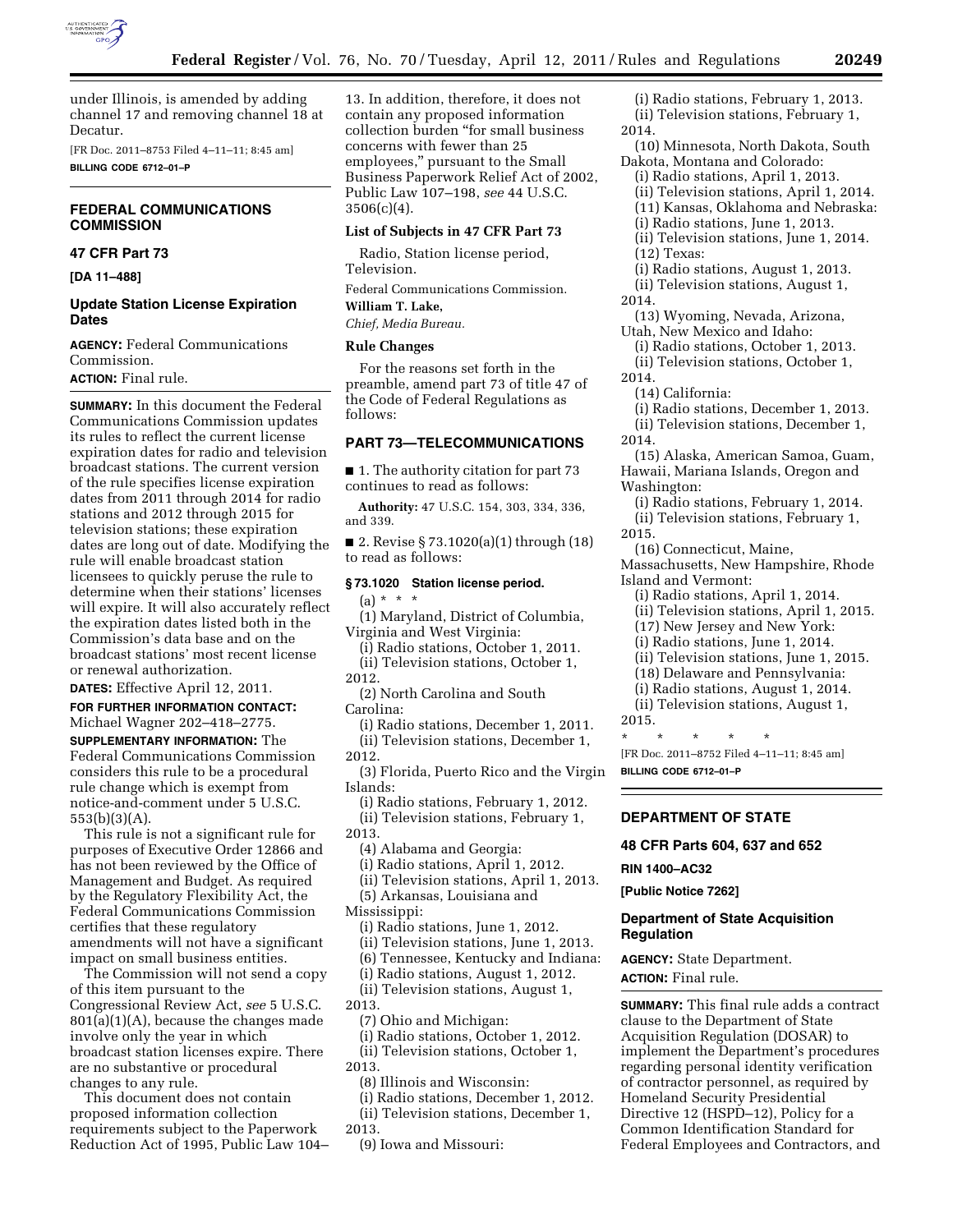Federal Information Processing Standards Publication (FIPS PUB) Number 201, Personal Identity Verification (PIV) of Federal Employees and Contractors. This clause will apply to contracts that require contractor employees to perform on-site at a Department of State location and/or that require contractor employees to have access to Department information systems.

**DATES:** *Effective Date:* This rule is effective May 12, 2011.

#### **FOR FURTHER INFORMATION CONTACT:**

Barbara Latvanas, Procurement Analyst, Department of State, Office of the Procurement Executive, 2201 C Street, NW., Suite 900, State Annex Number 27, Washington, DC 20522; *telephone number:* 703–516–1755; *e-mail address: [LatvanasBA@state.gov.](mailto:LatvanasBA@state.gov)* 

**SUPPLEMENTARY INFORMATION:** The Department published a proposed rule, Public Notice 5992 at 72 FR 64980, November 19, 2007, with a request for comments. The rule was proposed to implement the contractor personal identification requirements of Homeland Security Presidential Directive 12 (HSPD–12), and Federal Information Processing Standards Publication (FIPS PUB) Number 201, Personal Identity Verification (PIV) of Federal Employees and Contractors. (See 71 FR 208, January 3, 2006). As specified in the proposed rule, the DOSAR clause directs contractors to an Internet Web site document that outlines the personal identity verification procedures for various types of contractors (cleared and uncleared), location of performance (domestic and overseas facilities), and the access requirements (physical and/or logical). The rule was discussed in detail in Public Notice 5992. No public comments were received. The Department is now promulgating a final rule with no changes from the proposed rule.

## **Regulatory Findings**

### *Administrative Procedure Act*

The Department of State does not consider this rule to be a ''significant regulatory action'' under Executive Order 12866, section 3(f), Regulatory Planning and Review. In addition, the Department is exempt from Executive Order 12866 except to the extent that it is promulgating regulations in conjunction with a domestic agency that are significant regulatory actions. The Department has nevertheless reviewed the regulation to ensure its consistency with the regulatory philosophy and

principles set forth in that Executive Order.

## *Regulatory Flexibility Act*

The Department of State, in accordance with the Regulatory Flexibility Act (5 U.S.C. 605(b)), has reviewed this regulation and, by approving it, certifies that this rule will not have a significant economic impact on a substantial number of small entities.

### *Unfunded Mandates Act of 1995*

This rule will not result in the expenditure by State, local, and tribal governments, in the aggregate, or by the private sector, of \$100 million or more in any year and it will not significantly or uniquely affect small governments. Therefore, no actions were deemed necessary under the provisions of the Unfunded Mandates Act of 1995.

# *Small Business Regulatory Enforcement Fairness Act of 1996*

This rule is not a major rule as defined by section 804 of the Small Business Regulatory Enforcement Act of 1996. This rule will not result in an annual effect on the economy of \$100 million or more; a major increase in costs or prices; or significant adverse effects on competition, employment, investment, productivity, innovation, or on the ability of United States-based companies to compete with foreign based companies in domestic and import markets.

## *Executive Order 13563 and Executive Order 12866*

The Department of State does not consider this rule to be a ''significant regulatory action'' under Executive Order 12866, section 3(f), Regulatory Planning and Review, as amended by Executive Order 13563. In addition, the Department is exempt from Executive Order 12866 except to the extent that it is promulgating regulations in conjunction with a domestic agency that are significant regulatory actions. The Department has nevertheless reviewed the regulation to ensure its consistency with the regulatory philosophy and principles set forth in that Executive Order.

#### *Executive Order 13132*

This rule will not have substantial direct effects on the States, on the relationship between the national government and the States, or on the distribution of power and responsibilities among the various levels of government. Therefore, in accordance with section 6 of Executive Order 13132, it is determined that this

rule does not have sufficient federalism implications to require consultations or warrant the preparation of a federalism summary impact statement.

## *Paperwork Reduction Act*

Information collection requirements have been approved under the Paperwork Reduction Act of 1980 by OMB, and have been assigned OMB control number 1405–0050.

## **List of Subjects in 48 CFR Parts 604, 637 and 652**

Government procurement, Electronic commerce, Contracts.

Accordingly, for reasons set forth in the preamble, title 48, chapter 6 of the Code of Federal Regulations is amended as follows:

■ 1. The authority citation for 48 CFR parts 604, 637 and 652 continue to read as follows:

**Authority:** 40 U.S.C. 486(c); 22 U.S.C. 2658.

#### **Subchapter A—General**

## **PART 604—ADMINISTRATIVE MATTERS**

■ 2. Add subpart 604.13 to read as follows:

### **Subpart 604.13—Personal Identity Verification of Contractor Personnel**

Sec. 604.1300 Policy. 604.1301 Contract clause. 604.1301–70 DOSAR contract clause.

## **Subpart 604.13—Personal Identity Verification of Contractor Personnel**

### **604.1300 Policy.**

The DOS official responsible for verifying contractor employee personal identity is the Assistant Secretary for Diplomatic Security.

### **604.1301 Contract clause.**

### **604.1301–70 DOSAR contract clause.**

The contracting officer shall insert the clause at 652.204–70, Department of State Personal Identification Card Issuance Procedures, in solicitations and contracts that require contractor employees to perform on-site at a DOS location and/or that require contractor employees to have access to DOS information systems.

### **Subchapter F—Special Categories of Contracting**

## **PART 637—SERVICE CONTRACTING**

■ 3. Section 637.110 is amended by removing paragraph (b) and